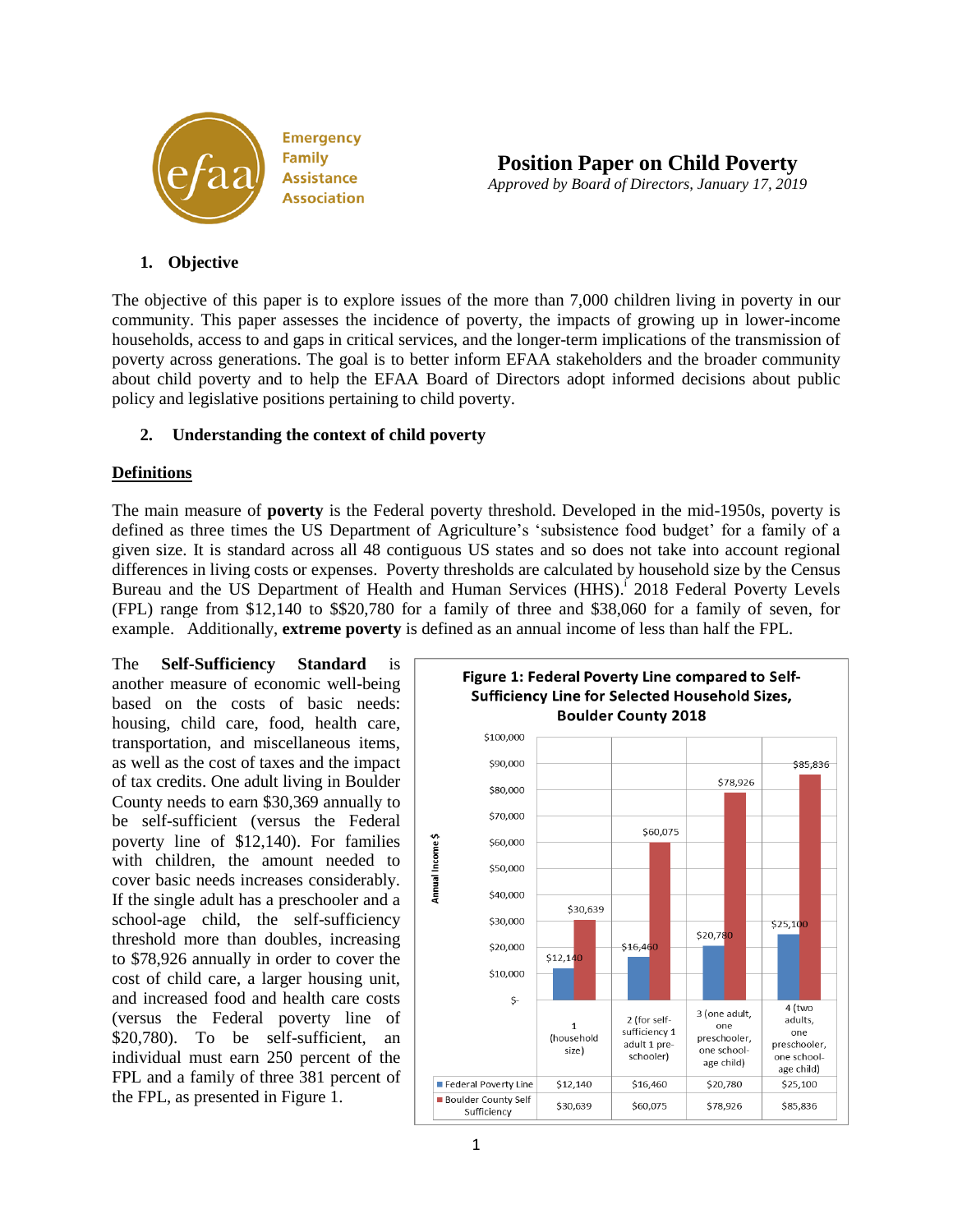#### **Income guidelines for accessing programs that benefit low-income children**

Federal poverty levels are used to determine eligibility for most Federal safety net programs that help families make ends meet or help children access critical services. Each of the Federal programs has its own income eligibility guidelines (see Box 2). Of note, all of the programs' eligibility guidelines cut off access far short of households crossing the self-sufficiency line. The loss of benefits as income rises can leave a household with a net decline in resources, called the 'cliff effect'. Moreover, the absolute level of benefit is not sufficient to fill the poverty gap. Key programs like Temporary Assistance to Needy Families (TANF) have seen the real value of benefits erode over time. For example, at the beginning of the welfare reform process in 1996, cash assistance via TANF covered about 63 percent of the US Department of Housing and Urban Development's fair market rental values in Colorado, reducing to 37 percent by 2018. Similarly, the Child Care Assistance Program provides a base subsidy that is often blow prevailing market rates for child care. Overall changes in access to and benefit levels of these programs can have significant impacts on lower-income children.

| <b>Box 2: Governmental Anti-Poverty Programs of Benefit to Children</b>                          |                                                                                                                                                                                                                                                                                                            |                                                                                                                                                                                                                                                                              |                                                                                                                                                                                                           |  |  |
|--------------------------------------------------------------------------------------------------|------------------------------------------------------------------------------------------------------------------------------------------------------------------------------------------------------------------------------------------------------------------------------------------------------------|------------------------------------------------------------------------------------------------------------------------------------------------------------------------------------------------------------------------------------------------------------------------------|-----------------------------------------------------------------------------------------------------------------------------------------------------------------------------------------------------------|--|--|
| Program                                                                                          | <b>Program Description</b>                                                                                                                                                                                                                                                                                 | <b>Income Eligibility Limits</b>                                                                                                                                                                                                                                             | Value of benefit                                                                                                                                                                                          |  |  |
| Temporary<br>Assistance to Needy<br>Families (TANF)                                              | TANF is the historic cash 'welfare' system. While there<br>are some federal rules that determine who may qualify<br>for TANF-funded cash assistance (e.g., must have a<br>dependent child), states determine financial eligibility<br>criteria and benefit amounts, limited to 60 months in a<br>lifetime. | Annual income limits (Boulder<br>County):<br>Household of 1: \$3,036<br>Household of 2: \$3,972<br>Household of $3: $5,052$<br>Household of 4: \$6,120                                                                                                                       | Colorado average monthly<br>benefit of \$508 for a family<br>of three                                                                                                                                     |  |  |
| Supplemental<br><b>Nutrition Assistance</b><br>Program (SNAP)                                    | SNAP provides assistance to purchase eligible food<br>defined as any food or food product for home<br>consumption, including seeds and plants which produce<br>food for consumption by SNAP households.                                                                                                    | Max. gross income 130% of FPL                                                                                                                                                                                                                                                | <b>SNAP</b><br><b>On</b><br>average,<br>households received about<br>\$253/month in 2018. The<br>average SNAP<br>benefit per<br>person was about \$126/<br>month, or about \$1.40 per<br>person per meal. |  |  |
| Free and reduced<br>school lunch (FRL)                                                           | The National School Lunch Program (NSLP) provides<br>nutritious school meals every day. Schools receive<br>Federal funds for each lunch served, provided that the<br>meal meets established nutrition standards.                                                                                           | Free lunch-130% of FPL<br>Reduced lunch 185% of FPL                                                                                                                                                                                                                          | For free lunch, if taken every<br>day, per student annual<br>benefit<br>is<br>\$602-688<br>depending on grade level.                                                                                      |  |  |
| Special<br>Supplemental<br><b>Nutrition Program</b><br>for Women, Infants,<br>and Children (WIC) | Federal grants for supplemental foods, health care<br>referrals, and nutrition education for low-income<br>pregnant,<br>breastfeeding,<br>and<br>non-breastfeeding<br>postpartum women, and to infants and children up to age<br>five who are at nutritional risk.                                         | 185% of FPL (Colorado limit)                                                                                                                                                                                                                                                 | WIC provided an average<br>value of \$61.24 in food per<br>participant per month in<br>fiscal year 2016.                                                                                                  |  |  |
| Medicaid and<br>Children's Health<br><b>Insurance Program</b><br>(CHIP)                          | Medicaid is a joint federal and state program that,<br>together with the Children's Health Insurance Program,<br>provides health coverage to children, pregnant women,<br>parents, seniors and individuals with disabilities.                                                                              | Medicaid:<br>Adults (ages 19-65) 133% of FPL<br>Children (ages 0-18) 142% of FPL<br>Pregnant Women 195% of FPL<br>CHIP:<br>Children (ages 0-18) 260% of FPL<br>Pregnant women 260% FPL.                                                                                      | National average full-benefit<br>enrollee cost about \$7,941<br>per year in 2016.                                                                                                                         |  |  |
| Child Care<br>Assistance Program                                                                 | The Child Care Assistance Program (CCAP) provides<br>financial assistance to eligible low-income families who<br>need child care benefits for children from birth to age<br>12.                                                                                                                            | Counties set income maximums,<br>but must serve families with<br>income of 165 percent or less of<br>the FPL and may not serve families<br>that have an income of over 85<br>percent of the state median income.<br>Currently Boulder County is about<br>185 percent of FPL. | Providers<br>cannot<br>charge<br>more than the county's rate<br>for authorized child care.<br>The amount paid varies<br>based<br>on family<br>size.<br>income, hours of care, etc.                        |  |  |
| <b>Head Start</b>                                                                                | Head Start provides comprehensive early childhood<br>education, health, nutrition, and parent services to low-<br>income children and their families. Head Start serves<br>children ages 3 to 5; Early Head Start serves pregnant<br>women and children up to age 3.                                       | Income guidelines are 100-130<br>percent of FPL and children with<br>disabilities.                                                                                                                                                                                           | In 2016, per child funding<br>was \$12,757 for Early Head<br>Start and \$8,038 for Head<br>Start nationwide.                                                                                              |  |  |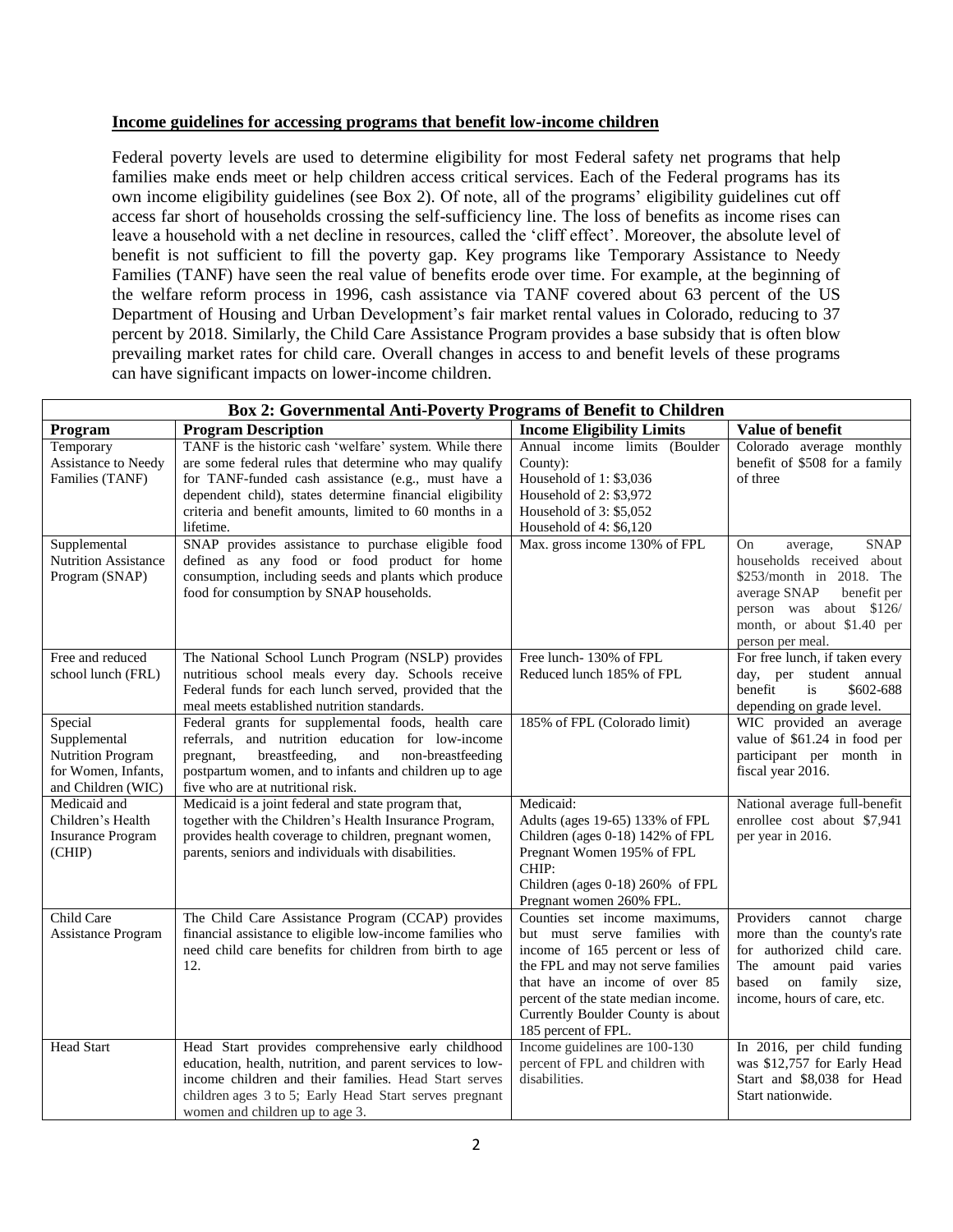### **3. The current reality and evolving dynamics of our environment relative to child poverty**

#### **Incidence of child poverty**

As shown in Figure 2, the percentage of children growing up in poverty in Colorado and locally has varied over time. Some key findings are:

- In 2000–2009, there was a significant increase in child poverty rates across the board.
- Since 2009 with the advent of the Great Recession, statewide child poverty levels rose to a peak in 2013 and have fallen since, with 2017 the first time child poverty rates in Colorado returned to below recession numbers.
- Trends in Boulder County follow a similar pattern, with a peak in 2014 perhaps exacerbated by the impact of local natural disasters.
- Child poverty levels in the City of Boulder appear less affected by the recession but did rise in 2014 and follow a similar trend statewide of significant declines in 2014-2017. In general child poverty has fallen faster in the City of Boulder over the last 4 years than county-wide, going from a 2.3 percentage point difference to a 3.4 percentage point difference at present.



Over 7,000 children are currently living below the poverty line in Boulder County, with over 1,000 in the City of Boulder (Figure 3). There are fewer children at both the county and city levels below the FPL than before the Great Recession. However, given the high costs of living locally, that level of income puts these children in a very precarious situation. There are different possible interpretations of these trends:

- The economic recovery with lower unemployment rates and slightly rising wages (aided by recent state-wide increases in the minimum wage) may mean that lower incomes have risen to move some existing households over the poverty line. There is some confirmation of this as the overall numbers of children in the City and County has been relatively flat with an under 2 percent increase in both since 2010.
- There are anecdotal stories that the high costs of living in Boulder County are driving low-income families to move out. This may be a contributing factor on the margin but unlikely to be the biggest driver of changing demographics.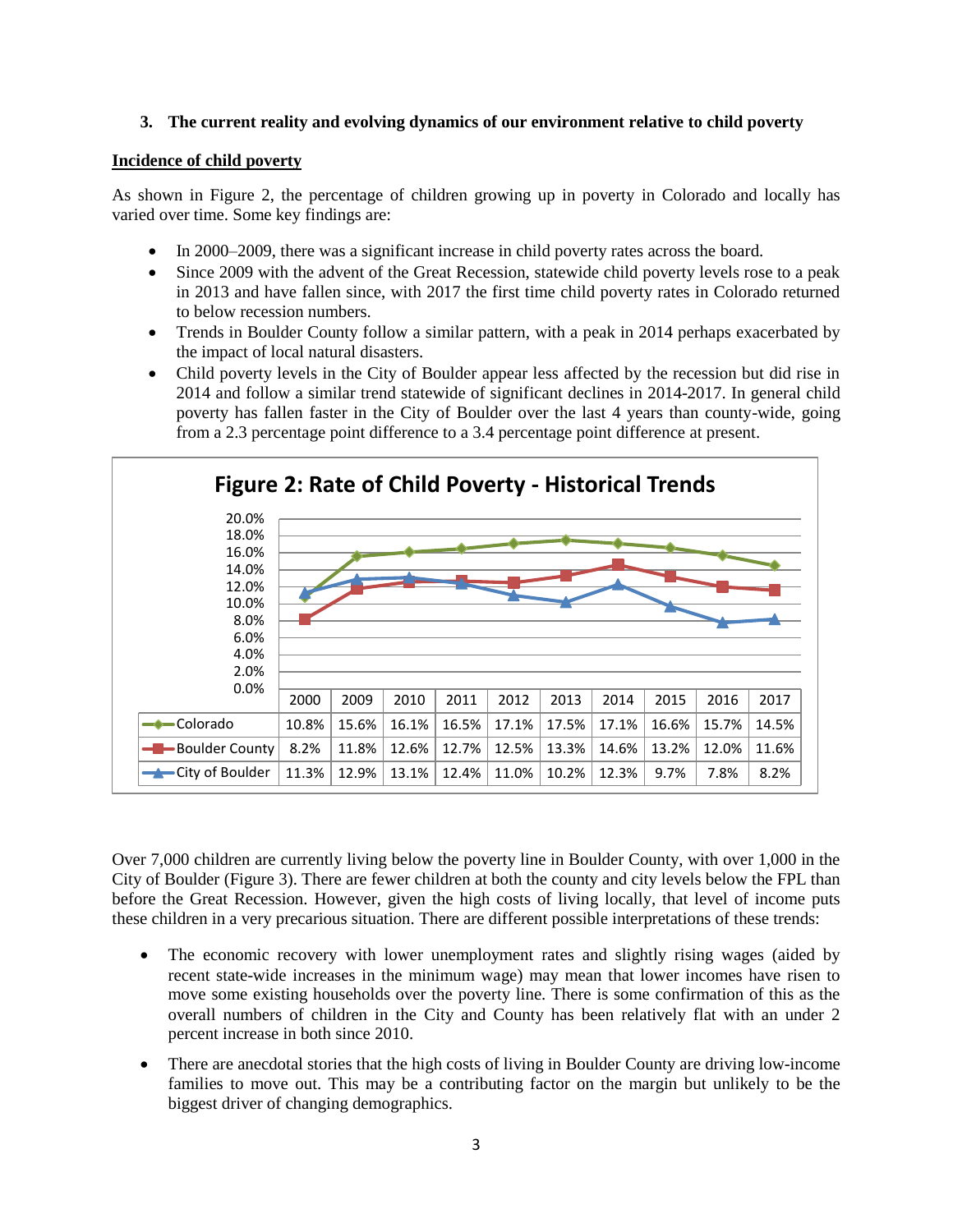

 State-wide the total number of births has dropped in recent years, with significant decreases in births to teenaged mothers, which will also tend to decrease the child poverty rate in the youngest age cohorts.

A second measure of child poverty is enrollment in the free and reduced school lunch program (FRL). This helps capture an understanding of children living slightly above the poverty line since the program applies to 130 to 180 percent of the FPL. This is still well below the self-sufficiency standard and so reflective of children in need of assistance. Figure 4 below presents historical data for the Boulder Valley School District. Figures show a similar spike in the number of students accessing free and reduced lunches in 2014. However, the overall rate is still above pre-recession levels, with 5,776 children eligible in 2017. ii



This more recent reduction in the number of children eligible for free and reduced lunch is also reflected in the City of Boulder schools (Table 1). Over the last two years with data, while total student count has been relatively stable, students eligible for FRL decreased by 7 percent. The elementary level has seen the greatest decrease in both student head count and the number of kids on FRL. Nevertheless, the younger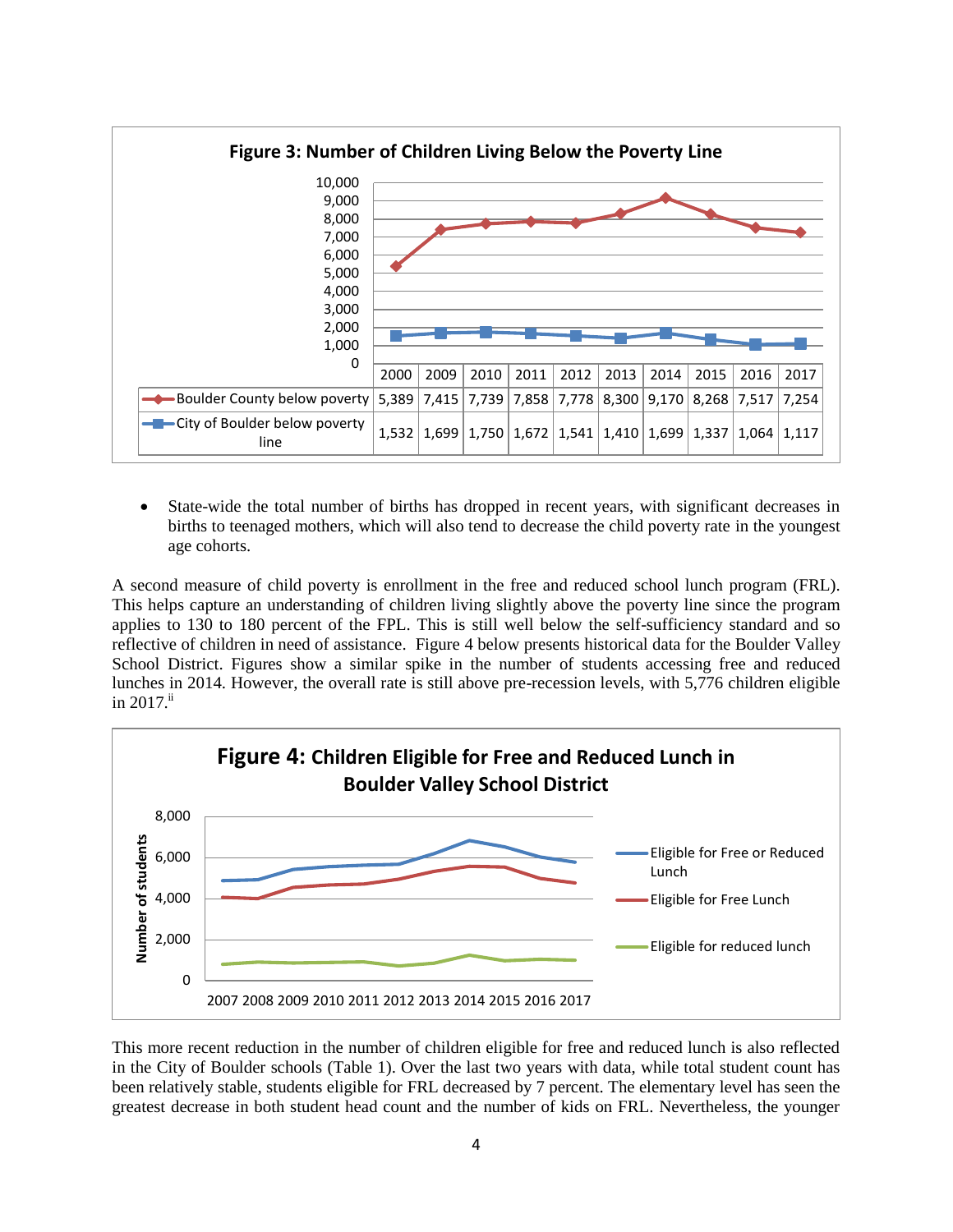kids still account for the greatest share of lower income children at 42 percent of all FRL kids versus 33 percent of high schoolers and 25 percent for middle schoolers. The rate of FRL in City public schools ranges from 65 percent (at Arapahoe Ridge High School) to 5 percent (at Southern Hills Middle School). Two other schools, University Hill elementary and Columbine elementary are the other schools with over 50 percent on FRL. Because high schools are much bigger, the school with the largest number of students on FRL is Boulder High School, with over 400 students eligible for FRL, or about 21 percent of all students in the city eligible for FRL.

| Table 1: Free and Reduced Lunch Eligible Population in City of Boulder Public Schools |           |           |          |  |  |  |
|---------------------------------------------------------------------------------------|-----------|-----------|----------|--|--|--|
|                                                                                       | 2016/2017 | 2017/2018 | % change |  |  |  |
| Total student count k-12                                                              | 14113     | 14079     | $-0.2%$  |  |  |  |
| Total free and reduced lunch count                                                    | 2853      | 2653      | $-7.0\%$ |  |  |  |
| Total high school student count                                                       | 4569      | 4697      | 2.8%     |  |  |  |
| Total high school free and reduced lunch count                                        | 881       | 841       | $-4.5%$  |  |  |  |
| Total middle school student count                                                     | 3290      | 3345      | 1.7%     |  |  |  |
| Total middle school free and reduced lunch count                                      | 635       | 624       | $-1.7%$  |  |  |  |
| Total elementary school student count                                                 | 5243      | 5037      | $-3.9\%$ |  |  |  |
| Total elementary free and reduced lunch count                                         | 1220      | 1081      | $-11.4%$ |  |  |  |

### **Factors that influence poverty levels among children:**

Factors that determine if a child grows up in poverty are generally grouped into four areas:

- **Demographic or family factors**, including the age and education of parents, the number of children per household, and family structure (whether the child is living with a single parent or not). For instance, moving from a family of 1-2 children to 3-4 doubles the poverty rate observed in families in Boulder County. Child poverty rates are substantially higher for children in singlemother families than for those in married-couple families, in part because single-mother families have fewer potential earners, and many have difficulty collecting child support payments from fathers. In both the City of Boulder and Boulder County, children living in single parent, especially single mother-led households have about triple the rates of living in poverty.
- **Factors related to the labor market** including whether the parents are working and the annual earnings they each obtain. For example, the poverty rate among unemployed in Boulder County is 15.6 percent versus 3.6 percent for those employed in 2017.
- **Racial and ethnic discrimination** lead to higher poverty rates. For example, according to most recent Census data, the Hispanic/Latino population in Boulder County had a poverty rate more than twice that of the white population, at 23.5 percent versus 11.2 percent respectively. Other racial groups display similarly higher poverty levels, including African Americans (21.2 percent), Native Americans (18.6 percent), Hawaiian/Pacific Islanders (47.5 percent), and other races (26 percent). Some but not all of this is affected by differential educational outcomes. For example, 40.3 percent of African Americans living in Boulder County have a bachelor's degree or higher but still have higher poverty rates than other groups with lower educational attainment.
- **Immigrants**, particularly undocumented immigrants, face a range of issues from lack of access to services to exploitation and wage theft. Immigration status increasingly limits voice and creates fear as Federal policy changes become more hostile to immigrant families, causing increasing barriers and toxic stress for children of low-income families recently arriving in the US.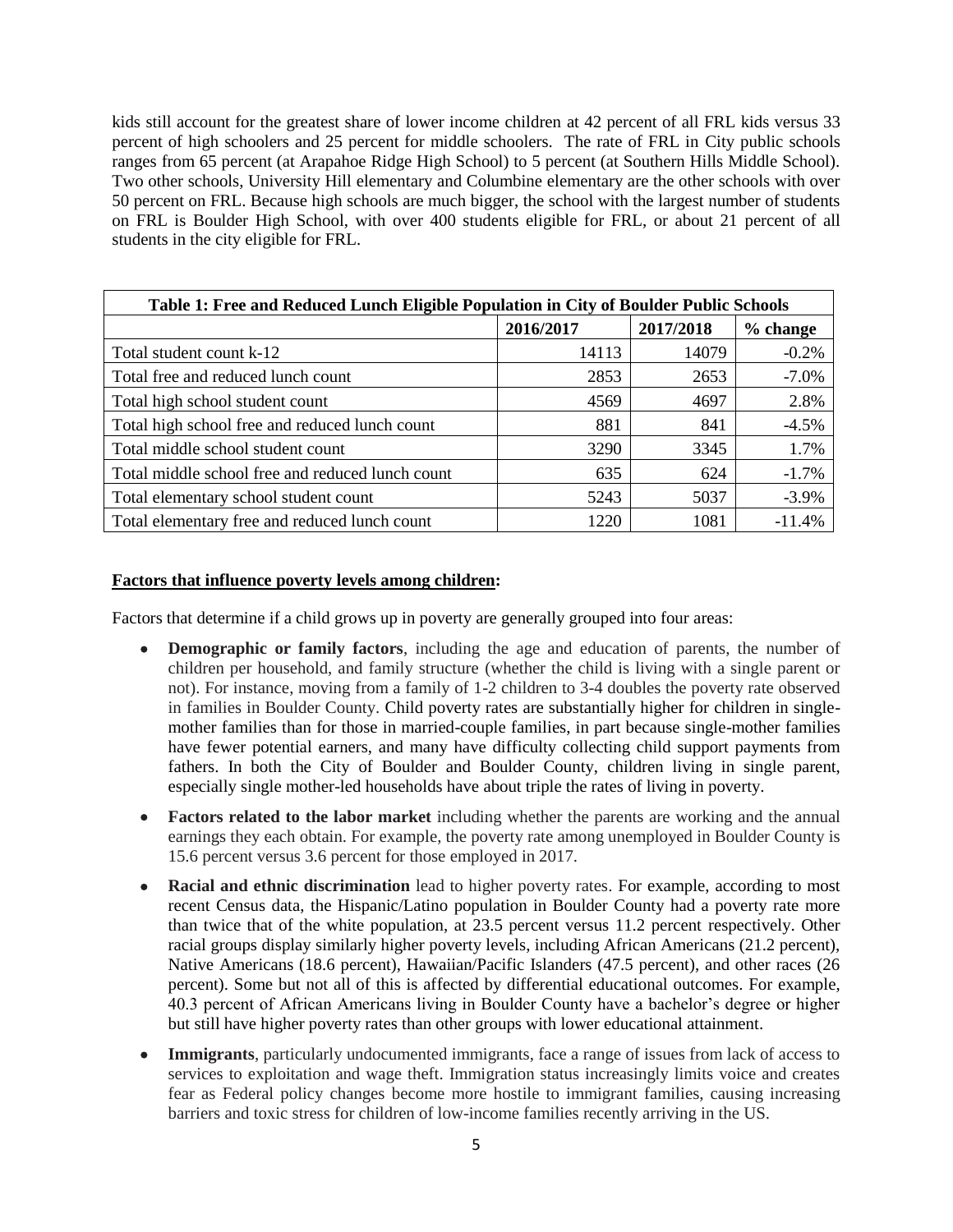### **The effects of poverty on children**

There is a great deal of evidence on the negative effects of poverty on children, both for immediate outcomes as well as over the subsequent lifetime of the child:

- Poverty is associated with worse **academic outcomes**, including achievement on standardized tests, years of completed schooling, and degree attainment. These general findings hold for our community well. Overall, student outcomes in terms of reading proficiency in grades  $3 - 10$  are higher in Boulder County than the state, but this is due to stronger results from better-off students. For students on free and reduced lunch, the reading proficiency rate in both St Vrain Valley School District and Boulder Valley School District are the same as for the Colorado average at about 23 percent. Non-free and reduced lunch students do far better, with 67 percent proficient in BVSD, 56 percent in St Vrain Valley School District and 53 percent statewide. In other words, in spite of the reputation of better schools, it appears that BVSD overall results are largely due to having wealthier households. Similarly, 71 percent of non-FRL and white high school graduates go on to college, compared with 50 percent for FRL and 47 percent for Latino graduates. (2015 figures),
- Family income in early childhood also shows a strong relationship with children's **health status**, which increases in magnitude and significance over time, likely as a result of the cumulative effects of negative health shocks.<sup>iii</sup> Poverty has a significant effect on birth weight, infant mortality, language development, chronic illness, environmental exposure, nutrition, and injury. Child poverty also influences brain development by exposure to toxic stress, a condition characterized by "excessive or prolonged activation of the physiologic stress response systems in the absence of the buffering protection afforded by stable, responsive relationships."iv

#### **Income mobility over the lifetime of a child**

The effects of growing up poor can last a lifetime. Research has shown that children who are born into poor families are more likely to drop out of high school, have teen premarital births, have inconsistent employment records, and be poor as adults than children not born poor. $\degree$  Moreover, getting out of poverty over a lifetime is quite difficult. Despite the myth of the American Dream that if you work hard you can bootstrap your way out of poverty, in fact the US has the lowest income mobility of any developed nation.<sup>vi</sup> Recent research looked at income mobility over a lifetime by geographic area in the US estimating the probability that a child who was born in the bottom fifth of the income distribution in a particular area will reach the top fifth later in life. In the Denver metro area this probability is 8.7 percent, similar to the nationwide average of 9 percent for children born 30 years ago. This research further found that higher mobility areas have less residential segregation, less income inequality, better primary schools, greater social capital, and greater family stability.

#### **Access to services**

Overall, lower-income children have less access to essential services than their higher-income counterparts. Some critical areas include:

- With the Affordable Care Act, there was a significant improvement in access to **health insurance** by low-income families, in particular through the expansion of Medicaid. While Medicaid coverage is currently about 92 percent of the eligible population Boulder County, there are increasing reports of difficulties in finding doctors who take Medicaid locally.
- Availability of quality and affordable **childcare** is important not only for early child development but also for the ability of parents to work sufficient hours to rise out of poverty. Boulder County has enough capacity in licensed settings to serve approximately two-thirds of all young children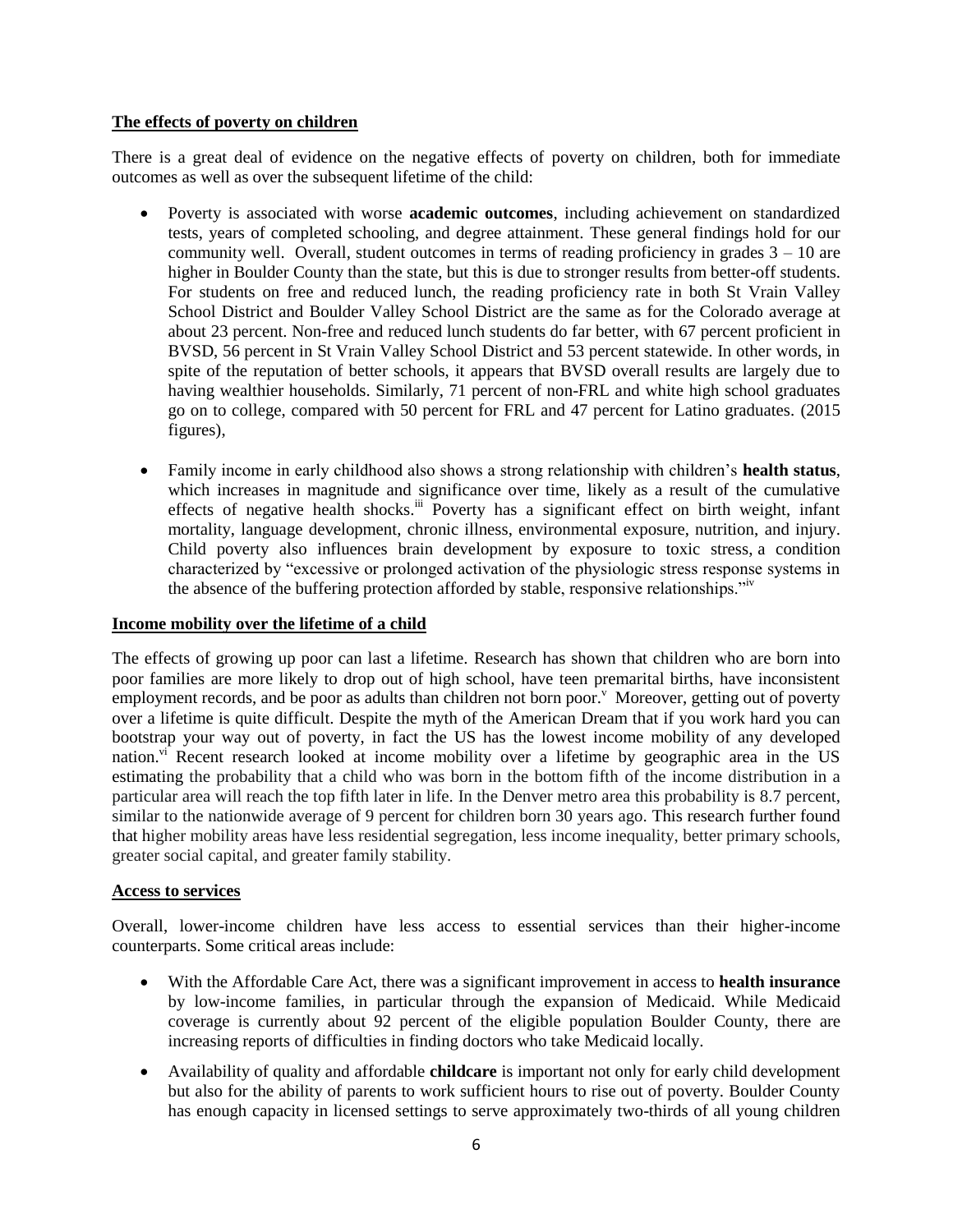whose parents are in the labor force.<sup>vii</sup> The Child Care Assistance Program (CCAP) supported 1,383 children in Boulder County in 2016, only an estimated 20 percent of eligible children.

- Thirteen percent of children living in Boulder County in 2016 were considered **food insecure**, defined as the lack of access, at times, to enough food for an active, healthy life for all household members and limited or uncertain availability of nutritionally adequate food. Although estimated coverage rates of SNAP food stamp benefits are under some dispute by the County, in general SNAP enrollment is well below the State average for levels of eligibility.
- **Housing instability**, including rapidly rising housing costs, have driven significant levels of family homelessness, with annually well over 1,000 school aged children being registered as experiencing episodes of homelessness, with the resulting toxic stress, dislocation and poor living and study environments. For families that remain in their homes, rising housing costs have crowded out other critical investments in their children.

# 4. **Responses to child poverty – EFAA's role**

EFAA provides important stabilizing services to a significant share of the children living in poverty in Boulder. In FY2018, EFAA served 1,540 children, of which 1,288 were living in the City of Boulder where EFAA's basic needs services are most heavily concentrated. The average EFAA household of three earns about \$15,000, or about 75 percent of the FPL, putting their children at extreme risk of the deleterious effects of poverty.

EFAA services focus on access to critical services and support to the economic well-being of low-income households which can help mitigate the effects of child poverty. Critical services include food security through the provision of healthy food, housing stability through rental assistance and apartments for families experiencing homelessness, financial assistance with medical, dental and transportation needs, and access to other services like counseling and parenting support help address the toxic stress facing many lower–income households due to the precariousness of their situation. Selected contributions over the last year include:

- The average household received \$816 in value of food distributed per year, equivalent to about 3 months of average household SNAP benefits.
- 244 homeless children lived in EFAA housing and were offered specialized case management to ensure they had the support they need to thrive. Sixty of those participated in after school programming to reduce trauma, support healthy living and better educational outcomes.
- A total of 356 families with children participated in the rental assistance program Keep Families Housed in the City of Boulder in 2018, ensuring housing stability as well as utilization of prenatal visits for pregnant women, regular medical and dental check-ups for children, early childhood home visitation for 0-5 year olds and school engagement for children  $5 - 18$ . An external impact evaluation confirmed improved housing stability, as well as significant decreases in food insecurity, as well as significant improvements in household self-sufficiency measures of income and employment.

### **5. Policy issues and program interventions to address child poverty**

### **Economic supports**

One of the most efficient and direct ways of reducing child poverty is to increase household incomes. Supplying cash transfers (including tax credits that are consumed as cash) rather than in-kind transfers are theoretically preferable as they offer the consumer the chance to spend the benefit in the way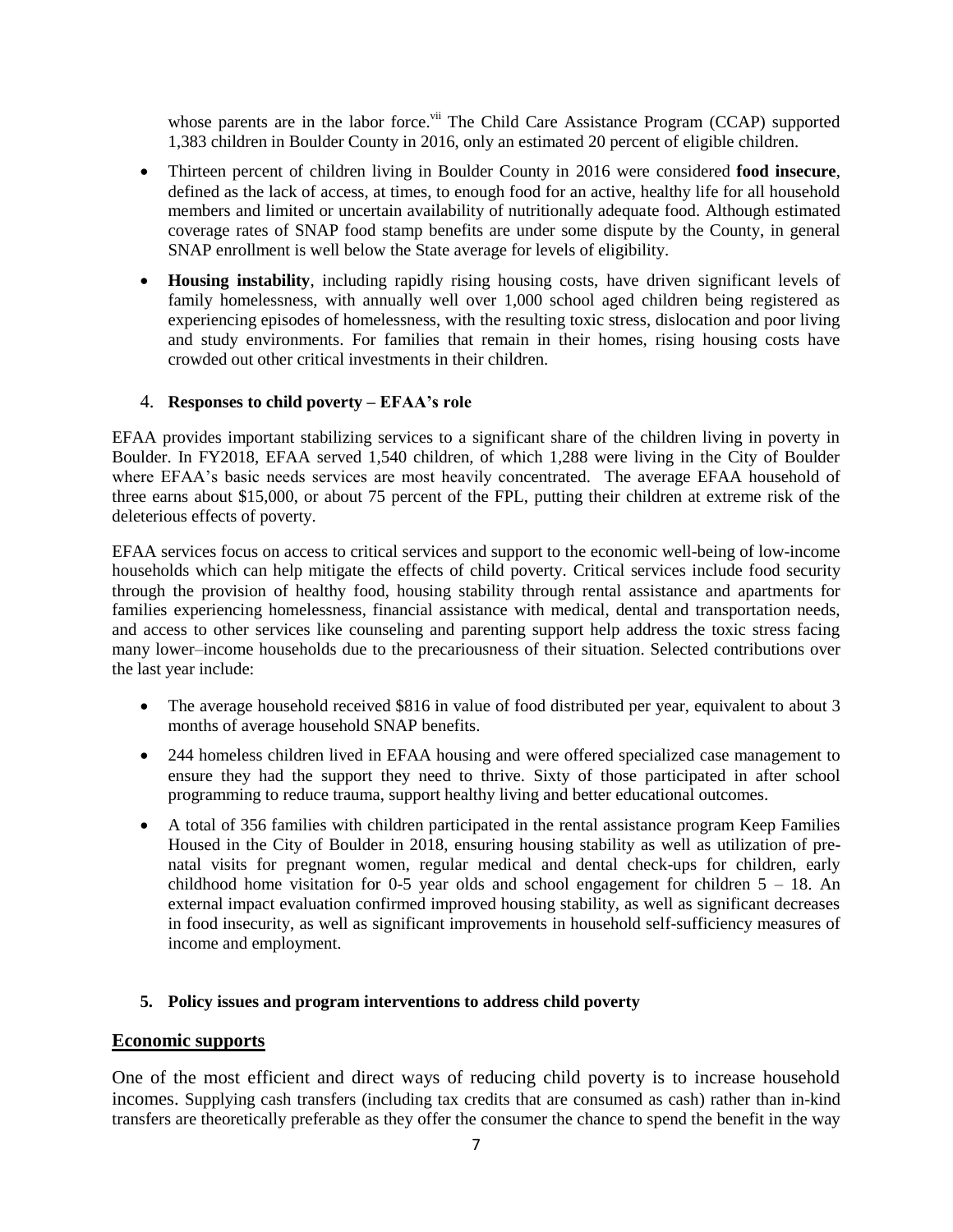that best serves the needs of their family and typically cost less to transfer than in-kind benefits. Economic supports can take several forms:

- Earned Income Tax Credits (EITC) During the 2016 tax year, the average EITC was \$3,176 for a family with children. Nationwide in 2016, the EITC lifted about 5.8 million people out of poverty, including about 3 million children. Research indicates that children in families receiving the tax credits do better in school, are likelier to attend college, and have higher earnings as adults.<sup>viii</sup>
- The Child Tax Credit is available to be claimed for qualified children under age 17. For 2018, the recently passed Federal tax reform bill doubles the amount of the credit from \$1,000 to \$2,000 per qualifying child.
- Direct financial assistance is critical in addressing cash flow shortages in low-income households, diverting from asset depletion, homelessness and other negative effects of short-term shocks. More consistent direct financial assistance can also provide an important floor to reduce and mitigate poverty. The current formulation of TANF provides little coverage and a maximum benefit of about \$6,000 per year. Benefit levels are set by the State and are to be increased in 2019 for the first time in 10 years.
- Employment supports Improving household income via employment programs is possible on a relatively limited scale. For example, participants in EFAA's Job Uptake for Motivated Parents (JUMP) program have experienced an average of 254 percent improvements in income upon completion. An important element of employment support is the working conditions of parents, including paid sick and family leave.
- Other Increasing minimum wage levels, helping single parents access child support payments, programs to reduce student loans of indebted parents, among others, can provide significant financial support to low-income households.

The potential for expanding economic supports to families receives relatively little public attention, Child and family allowances are common public policies in other industrialized countries, whether universal or means tested. Some discussion has begun about universal basic incomes in the US with a few regional pilots currently underway (Chicago, Il and Stockton CA) as well as expansions to the Earned Income Tax Credit. Locally policies and programs to increase economic supports should be considered.

### **Access to essential services**

Nutritional programs such as SNAP and WIC support children being nourished, housing programs ensure basic housing, Head Start promotes early learning, and Medicaid promotes a basic level of access to healthcare. A number of causal studies have shown that these in-kind transfer programs positively affect the well-being of low-income children. In addition to these national-scale programs, a number of local interventions have shown to improve critical outcomes. For example, I Have a Dream makes significant investments in low-income students through their education, currently reaching over 500 children with a post-secondary enrollment rate of 85 percent.

The safety net is a vital lifeline for low-income families. Policies to support access to and funding levels of these programs are important. In addition, the local undocumented or visa-holding population face increased fears in accessing programs to provide essential services given the current immigration climate.

#### **Investments in young children**

Among all interventions, policies and programs that prioritize the 0-5 population have the most lasting impacts on breaking intergenerational cycles of poverty.<sup>ix</sup> Unable to forego critical income from work, many parents have little choice but to seek out low-quality care, potentially putting their children's health,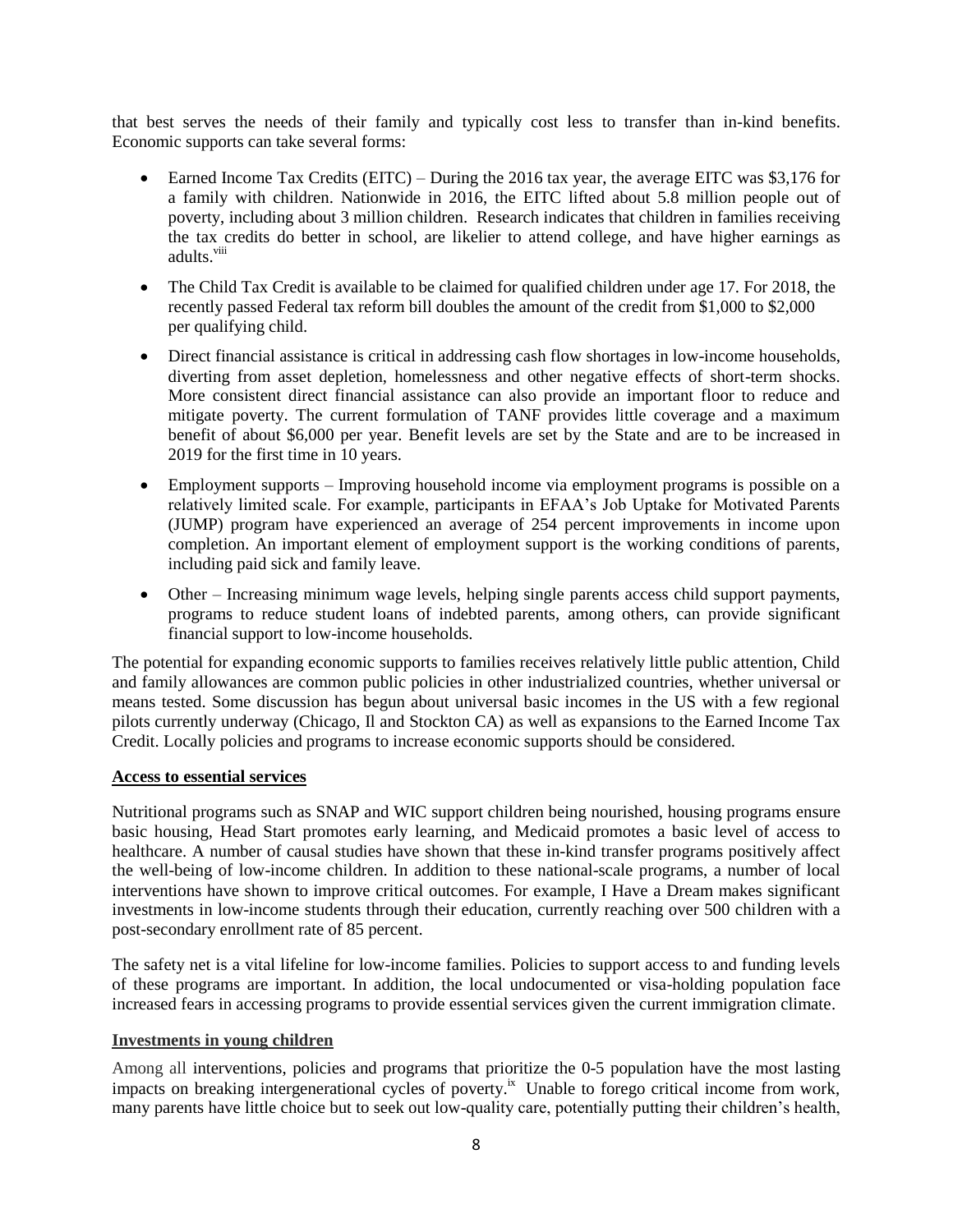safety, and development at risk. Evidence shows that children who attend good early education programs are more likely to stay in school and to have strong educational outcomes.

The Urban Institute and Children's Defense Fund recently estimated that a comprehensive set of policies, including increasing minimum wage, providing transitional jobs, expanding subsidized housing and child care, increasing food assistance, expanding federal income tax credits and changing how child support is counted in determining benefits would reduce the number of children living below the poverty line in New York City by 60 percent at a cost of between 9 to 12 percent of NYC operating budget expenditures.<sup>x</sup> Given Boulder's lower poverty incidence, eliminating child poverty through direct financial transfers to poor families would require 3.7 percent of the City's 2019 operating budget from the general fund or an additional 0.16 percent sales tax (City portion of sales tax currently at 3.85 percent). $^{x}$ 

# **7. Strategic Education priorities in child poverty**

- Increase community understanding of the issue. There is generally little awareness in the community about the level of child poverty or the longer-term implications for the well-being of children growing up in low-income households in Boulder County. EFAA through its strategic education focus as well as its direct contact with the day-to-day challenges of lowincome families can provide important outreach and education into the community in general and policymakers in particular about the nature of the problem.
- Expansion of effective services to break the cycle of intergenerational poverty. Anti-poverty policies and programs that promote expanded access to effective services have been proven to have a positive impact on reducing child poverty. EFAA will continue to deepen its work with families to move out of poverty and break intergeneration transmission of poverty and can be an effective voice for ensuring access to such programs, including speaking out on the importance of Federal, State and local safety net programs and expenditures.
- Legislative and public policy stances. There are a broad range of Federal, state and local policies that directly affect children in poverty. Recent examples of EFAA taking formal stances on issues related to child poverty include: support for the 2016 increase in the State minimum wage, supporting an increase in the TANF basic monthly allowance, providing public input to the recent proposed rule changes to the definition of public charge for immigrants accessing Federal safety net programs, and support to local policies to expand affordable housing and access to other essential services. EFAA will continue to identify the most critical public policies and legislative issues related to child poverty and serve as a voice for EFAA's participants in creating a more equitable community.

 $\overline{a}$ 

<sup>&</sup>lt;sup>i</sup> Throughout this paper all poverty statistics are derived from the US Census Bureau data. Self-Sufficiency figures are derived from the Colorado Center on Law and Policy's Self-Sufficiency in Colorado 2018 publication.

ii Please note BVSD figures include a portion of Broomfield County's student population. Source: Colorado Department of Education statistics. The State-level statistics may vary slightly from the BVSD Food Service statistics due to timing and methodology of collection.

<sup>&</sup>lt;sup>iii</sup> Anna Aizer and Janet Currie, "The intergenerational transmission of inequality: Maternal disadvantage and health at birth" Science 344, 856 (2014).

<sup>&</sup>lt;sup>iv</sup> "Poverty and Child Health in the United States", US Council on Community Pediatrics.

<sup>v</sup> Urban Institute findings.

vi Isaacs, J. "International Comparisons of Economic Mobility". The Brookings Institution